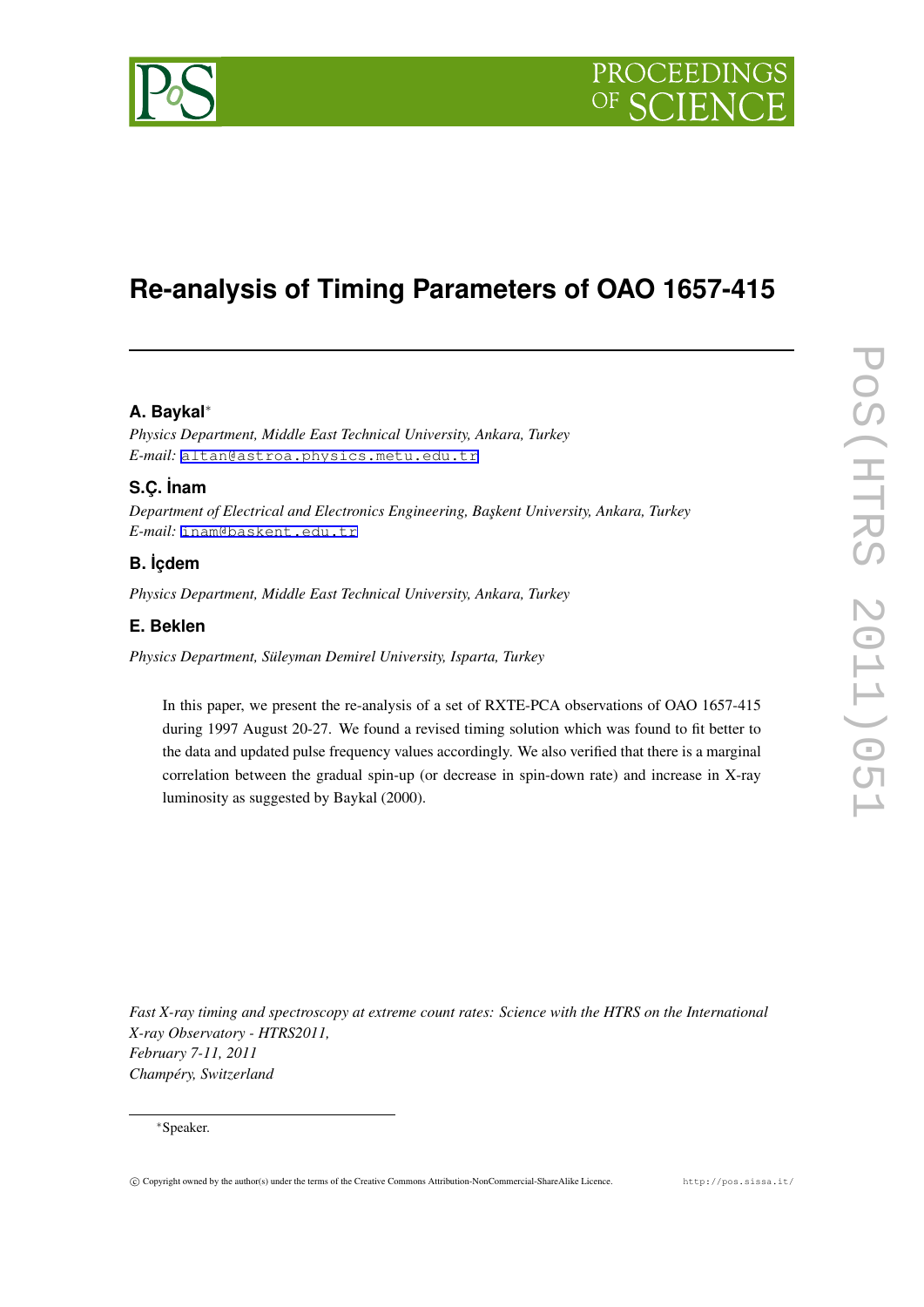## 1. Introduction

The accretion powered pulsar OAO 1657-415 was discovered with the Copernicus satellite (Polidan et al. 1978). Its spin period was found to be 38.22s (White & Pravdo et al. 1979). Orbital parameters and the eclipsing nature of the source was first reported by Chakrabarty et al. (1993). Bildsten et al. (1997) used BATSE observations to improve the orbital parameters of the source and found the orbital period to be  $P_{orb} = (10.44809 \pm 0.00030)$  days.

The companion of the source was found to be a highly reddened B supergiant (Chakrabarty et al. 2002). From ASCA observations, Audley et al. (2006) found a dust-scattered X-ray halo which led them to estimate the distance to the source as  $7.1 \pm 1.3$  kpc.

Baykal (1997) suggested an explanation of spin-up and spin-down episodes in the BATSE data as the formation of episodic accretion disks while the source accretes from its companion's stellar wind. Using BATSE observations, Inam & Baykal (2000) showed that the specific angular momentum of the accreted material is correlated with the torque exerted on the neutron star which is also interpreted as a sign of episodic accretion disks. Barnstedt et al. (2008) found that the longterm period evolution of OAO 1657-415 is actually characterised by a long-term spin-up with a rate of  $\dot{P}_{mean} = -1.24 \times 10^{-9}$ ss<sup>-1</sup> overlayed by sets of relative spin-down/spin-up episodes, which appear to repeat quasi-periodically on a 4.8 yr time scale.

Baykal (2000) analyzed RXTE-PCA observations of OAO 1657-415 during 1997 August 20- 27. Analysis of these observations revealed that the source was in an extended phase of spin-down. From the marginal correlation between the gradual spin-up (or a decrease in spin-down rate) and increase in X-ray luminosity, it was inferred by Baykal (2000) that OAO 1657-415 was observed during a stable accretion episode in which the prograde accretion disk was formed.

In this paper, we present a revised timing solution and the results of corresponding analysis of the RXTE-PCA observations that were studied before by Baykal (2000). In the next section, we present observations and timing analysis. In Section 3, we discuss our results.

#### 2. Observation and Analysis

The results presented here are based on data collected with the Proportional Counter Array (PCA, Jahoda et al. 1996) between 1997 August 20-27 which were analyzed before by Baykal (2000). The lightcurves were background subtracted and the time columns of the lightcurves are corrected to the barycenter of the solar system. To find the pulse arrival times, we use the method that makes use of harmonic representation of pulse profiles (Deeter & Boynton, 1985). In this method, pulse profiles are expressed in terms of harmonic series and cross-correlated with the master pulse profile to obtain pulse arrival times. Using this method we obtained 29 pulse arrival times (one for each RXTE orbit).

To subtract the effect of orbital motion to the pulse arrival times we make use of the expression used by Deeter et al. (1981). Using this expression, we revise the timing solution of the source and find that the new timing solution in Table [1](#page-2-0) gives a better fit, compared to the timing solution of Baykal (2000), to the pulse arrival times that were presented in Figure [2.](#page-3-0) The revised spin-down rate during the observations is found to be  $\dot{v} = -(3.21 \pm 0.07) \times 10^{-12}$  Hzs<sup>-1</sup>.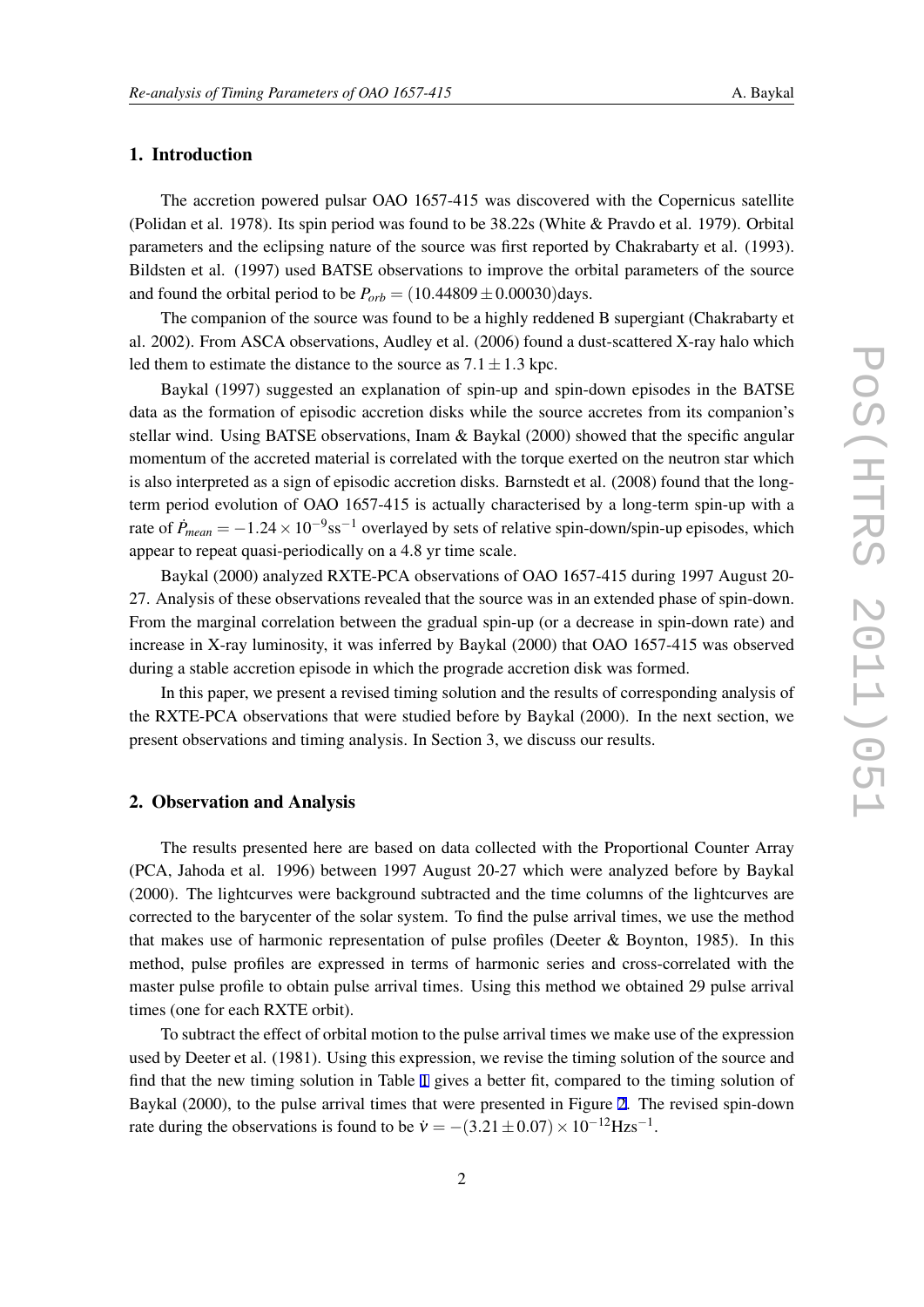| Parameter                             | Previous Work <sup>b</sup> | This Work                |
|---------------------------------------|----------------------------|--------------------------|
| Orbital Epoch (MJD)                   | $48515.99(5)^b$            | 50689.116(50)            |
| $P_{orb}$ (days)                      | $10.44809(30)^{b}$         | 10.44749(55)             |
| $a_x \sin i$ (lt-sec)                 | $106.0(5)^{b}$             | 106.10(2)                |
| e                                     | $0.104(5)^{b}$             | 0.1033(6)                |
| W                                     | $93(5)^b$                  | 87.6(1.3)                |
| Epoch(MJD)                            | 50683.95400(2)             | 50680.322(6)             |
| Pulse Frequency (Hz)                  | 0.026775618(4)             | 0.026777129(9)           |
| Pulse Freq. Derivative (Hz $s^{-1}$ ) | $-3.27(9) \times 10^{-12}$ | $-3.21(7)\times10^{-12}$ |
| Reduced $\chi^2$                      | 24                         | 5.53                     |

<span id="page-2-0"></span>Table 1: Timing Solution of OAO 1657-415 for RXTE Observations*<sup>a</sup>*

*a* Confidence intervals are quoted at the 1  $\sigma$  level.

*<sup>b</sup>* This timing solution was obtained by Baykal (2000).

*<sup>c</sup>* Orbital parameters are taken from Bildsten et al. (1997).

 $P_{orb}$ =orbital period,  $a_x$  sin i=projected semimajor axis, e=eccentricity, w=longitude of periastron.

For every 4 or 5 consecutive pulse arrival times, we estimate a pulse frequency value (see Figure [2](#page-3-0)). It is important to note that these pulse frequency values exactly correspond to the X-ray flux values found before (see Figure 5 in Baykal 2000).

## 3. Discussion

In this paper, we present the re-analysis of a set of RXTE-PCA observations of OAO 1657- 415 during 1997 August 20-27. The new timing solution is found to fit better to the data (see Table 1). Resulting pulse frequencies on the right shown in Figure [2](#page-3-0) show a similar time dependence compared with the pulse frequencies obtained using the old timing solution on the left. Thus, using the new timing solution, we can still conclude with the help of Figure 5 in Baykal (2000) that there is a marginal correlation between the gradual spin-up (or decrease in spin-down rate) and increase in X-ray luminosity.

#### Acknowledgments

We acknowledge research project TBAG 109T748 of the Scientific and Technological Research Council of Turkey (TÜBİTAK).

## **References**

- [1] Audley, M.D., Nagase, F., Mitsuda, K., Angelini, L., & Kelley, R. L., 2006, MNRAS, 367, 1147
- [2] Barnstedt, J., Staubert, R., Santangelo, A., et al. 2008, A&A, 486, 293
- [3] Baykal, A., 1997, A&A, 319, 515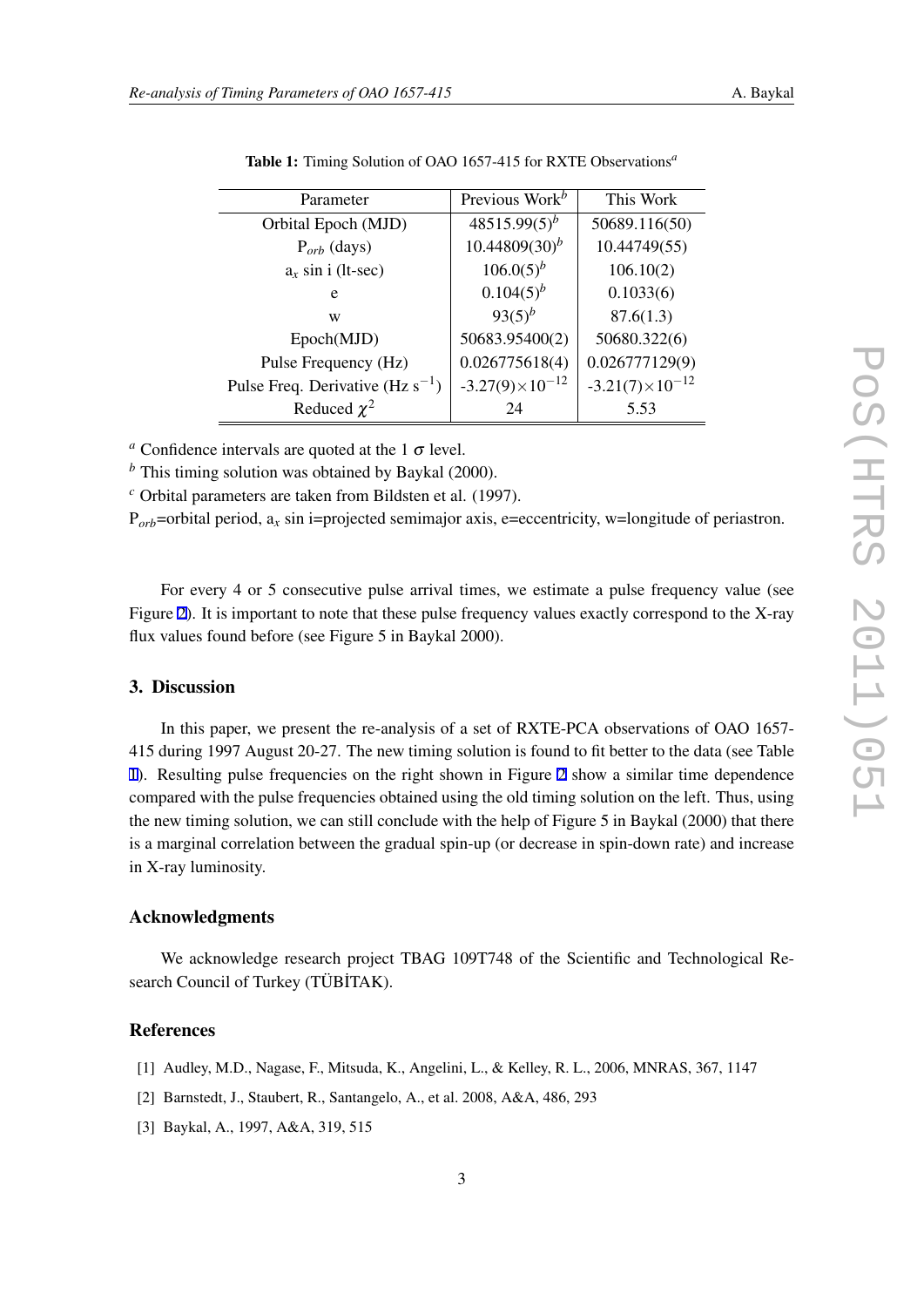<span id="page-3-0"></span>

Figure 1: (top) Phase offsets in pulse arrival times, (bottom) and pulse frequency measurements of OAO 1657-415. Plots on the left are taken from Baykal (2000) and plots on the right show the results of the current work. Solid line denotes the best fit of the arrival times.

- [4] Baykal, A., 2000, MNRAS, 313, 637
- [5] Bildsten, L., Chakrabarty, D., Chiu, J., et al. 1997, ApJS, 113, 367
- [6] Chakrabarty, D., Grunsfeld, J.M., Prince, T.A., et al. 1993, ApJ, 403, L33
- [7] Chakrabarty, D.,Wang, Z., Juett, A. M., Lee, J. C., & Roche, P. 2002, ApJ, 573, 789
- [8] Deeter, J.E., Boynton, P.E., Pravdo, S.H., 1981, ApJ, 247, 1003
- [9] Deeter, J.E., Boynton, P.E., 1985, in Hayakawa S., Nagase F., eds, Proc. Inuyama Workshop on Timing Studies of X-Ray Sources. Nagoya Univ., Nagoya, p. 29
- [10] Jahoda K., Swank J., Giles A.B., Stark M. J., Strohmayer T., Zhang W., 1996, Proc. SPIE, 2808, 59
- [11] İnam, S. Ç., & Baykal, A. 2000, A&A, 353, 617
- [12] Polidan, R.S., Pollard G.S.G., Sanford P. W., Locke M. C., 1978, Nat, 275, 296